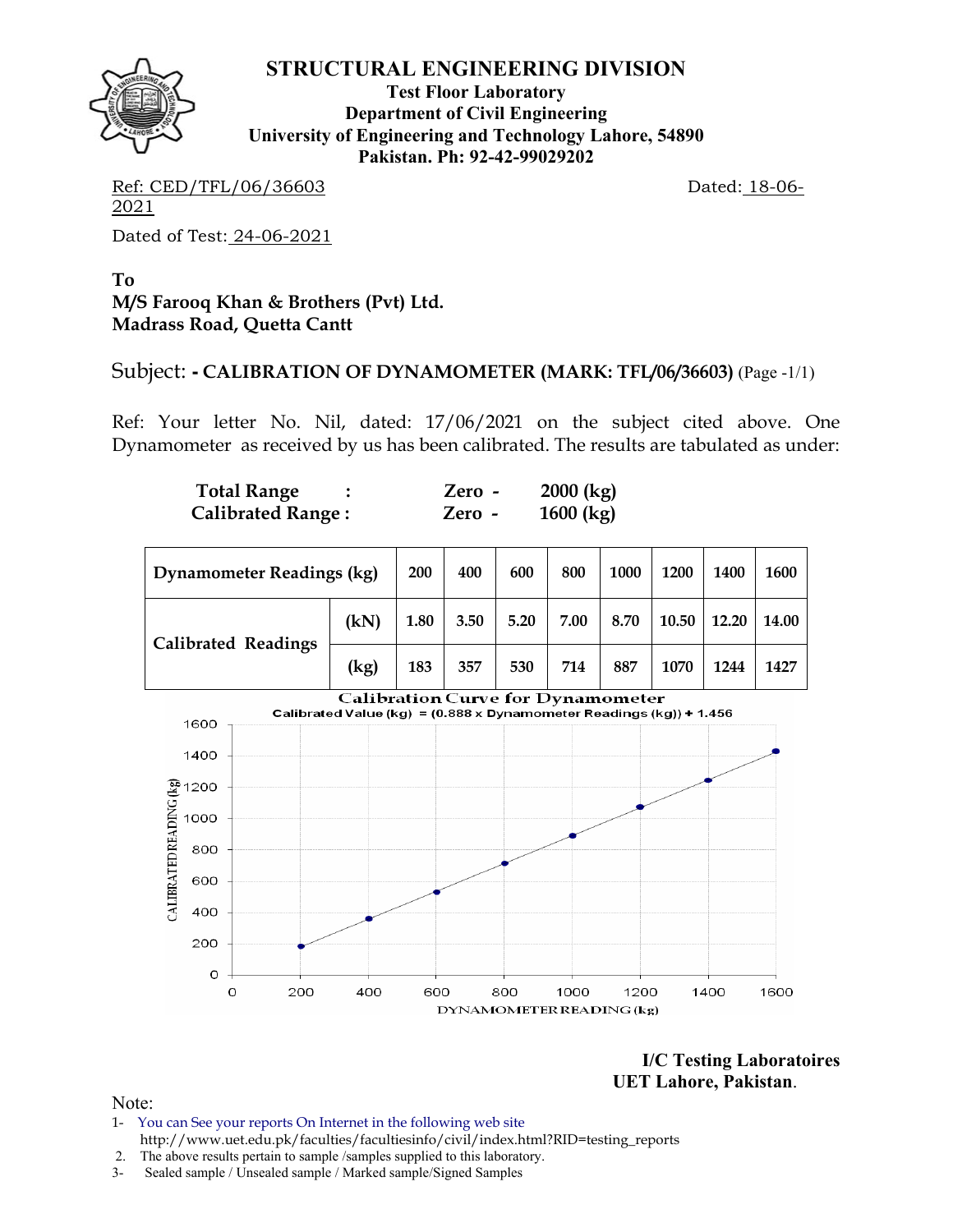

## **Test Floor Laboratory Department of Civil Engineering University of Engineering and Technology Lahore, 54890 Pakistan. Ph: 92-42-99029202**

Ref: CED/TFL/06/36606 Dated: 21-06-2021

Dated of Test: 24-06-2021

**To Material Engineer Project Implementation Consultants (PICs) Jalalpur Irrigation Project (JIP)** 

## Subject: **- TEST RESULT REPORT FOR BEARING DEVICE (PAD)** (Page # 1/1)

Reference to your letter no. JIPIC//TECH/CRE/249, Dated: 14/06/2021 on the above mentioned subject. One Elastromeric Bearing Rubber Pad (EBRP) has been received by us. The same was tested and results are given below.

| Laboratory                | <b>TEST FLOOR LAB</b>            |
|---------------------------|----------------------------------|
| Machine                   | <b>SHIMADZU</b>                  |
| Sample No.                | 1/1                              |
| <b>Dimensions of EBRP</b> | $304 \times 202 \times 67.73$ mm |

# **TEST RESULTS – SHORT DURATION**

| <b>Load Duration</b>   |               | 5+5 minutes                         |
|------------------------|---------------|-------------------------------------|
| <b>Test Load</b>       |               | <b>160 TONS</b>                     |
| <b>Bulging Pattern</b> | $\mathbf{L}$  | Uniform Buldging between the plates |
| Laminated Parallelism  | $\mathcal{L}$ | Parallel                            |
| Cracks                 |               | No crack was observed               |

**I/C Testing Laboratoires UET Lahore, Pakistan**.

- 1- You can See your reports On Internet in the following web site http://www.uet.edu.pk/faculties/facultiesinfo/civil/index.html?RID=testing\_reports
- 2. The above results pertain to sample /samples supplied to this laboratory.
- 3- Sealed sample / Unsealed sample / Marked sample/Signed Samples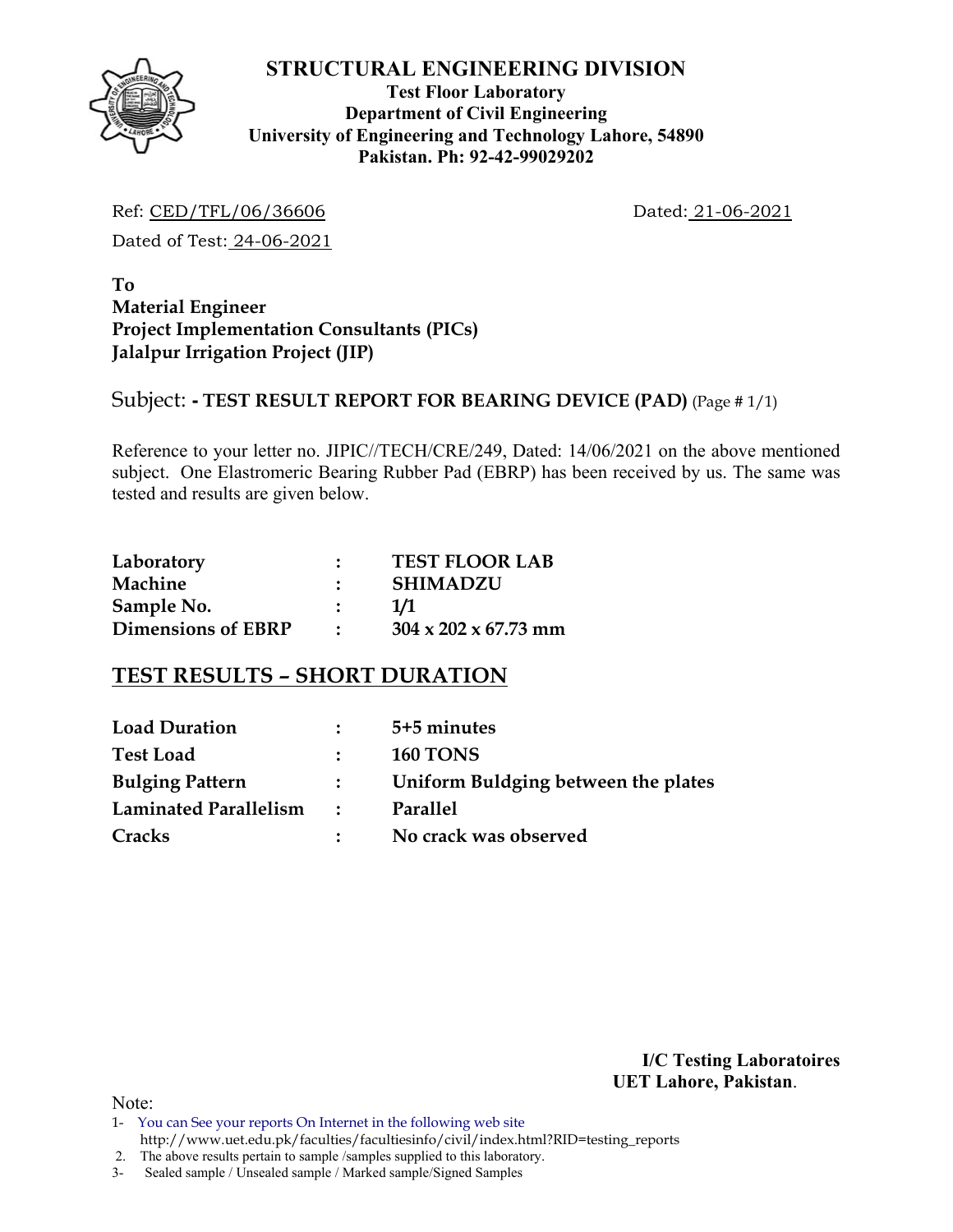

**Test Floor Laboratory Department of Civil Engineering University of Engineering and Technology Lahore, 54890 Pakistan. Ph: 92-42-99029202** 

Ref: CED/TFL/06/36615 Dated: 22-06-2021 Dated of Test: 24-06-2021

**To Project Manager CCECC-MATRACON-HABIB Joint Venture Re-Construction of & Up-gradation of Main Runway (18L/36R) at Allama Iqbal International Airport (AIIAP), Lahore** 

# Subject: **TESTING OF R.C.C. PIPE [ASTM-C76 – 08a]**

Reference to your letter No. AIIAP/CCECC-MATRACON-HABIB

JV/2021/452, dated 21.06.2021 on the subject cited above. One R.C.C. Pipe as received

by us has been tested. The results are tabulated as under.

| Sr.<br>N <sub>0</sub> | Nominal<br>Size | ength<br>Total | oaded<br>ength<br>- | <b>Diameter</b><br>xternal<br>囯 | <b>Diameter</b><br>Internal | Thickness<br>Wall | load<br>Proof | Ultimate<br>ರ<br>≂<br>0<br>- | Proof<br><b>Stress</b>    | Ultimate<br><b>Stress</b> |
|-----------------------|-----------------|----------------|---------------------|---------------------------------|-----------------------------|-------------------|---------------|------------------------------|---------------------------|---------------------------|
|                       | (inch)          | (foot)         | (foot)              | (foot)                          | (foot)                      | (inch)            | (kg)          | (kg)                         | Pound/Linear<br>foot/foot | Pound/Linear<br>foot/foot |
|                       | 18 (450)        | 7.77           | 7.32                | 1.93                            | 1.50                        | 2.57              | 10200         | 17800                        | 2052                      | 3581                      |

**I/C Testing Laboratoires UET Lahore, Pakistan**.

Note:

1- You can See your reports On Internet in the following web site

http://www.uet.edu.pk/faculties/facultiesinfo/civil/index.html?RID=testing\_reports

2. The above results pertain to sample /samples supplied to this laboratory.

3- Sealed sample / Unsealed sample / Marked sample/Signed Samples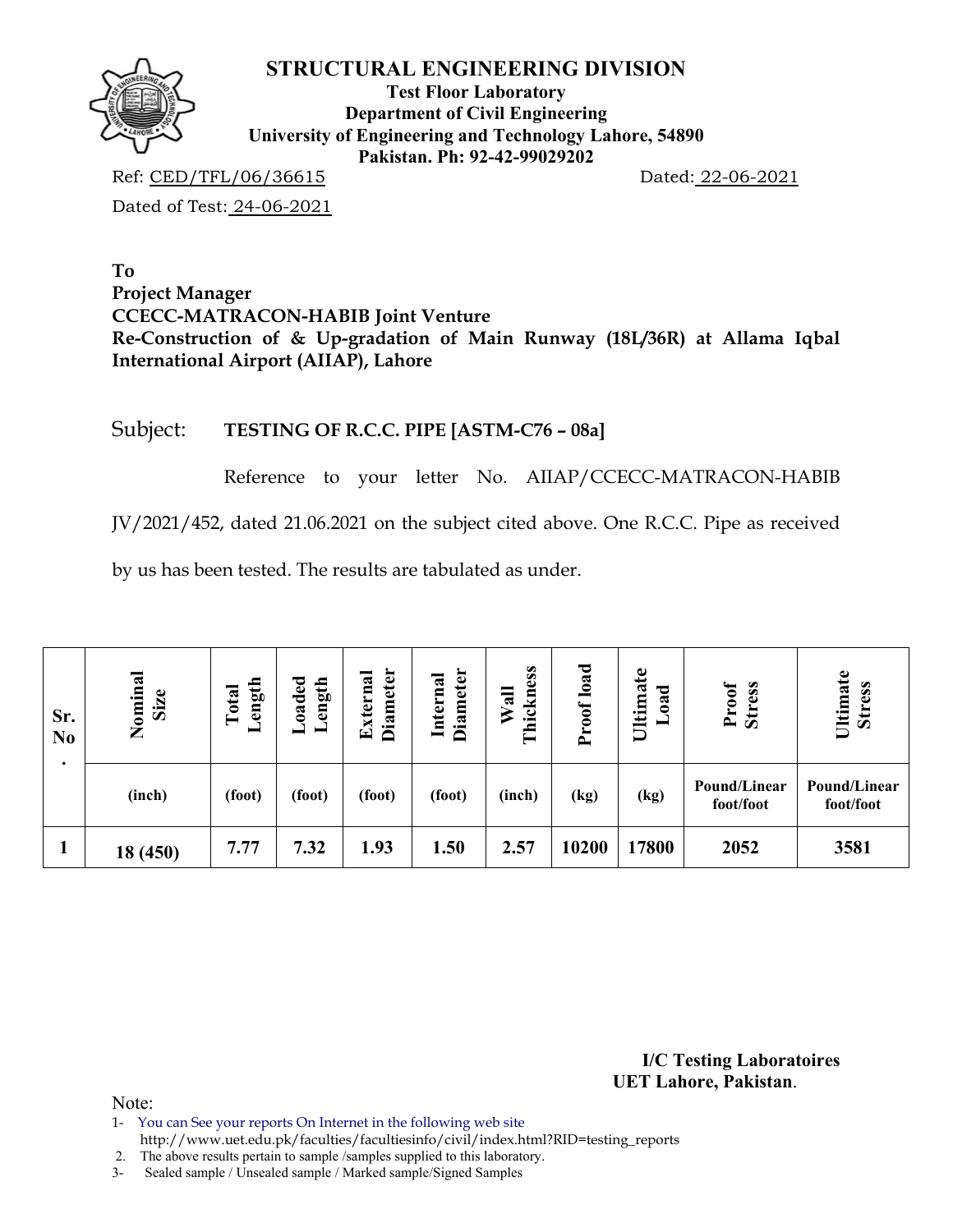

### **Test Floor Laboratory Department of Civil Engineering University of Engineering and Technology Lahore, 54890 Pakistan. Ph: 92-42-99029202**

To, M/S Ghazi Construction Company Lahore (Beacon House School Okara Campus)

Reference # CED/TFL **36621** (Dr. Usman Akmal) Dated: 23-06-2021 Reference of the request letter # Nil Dated: 23-06-2021

#### **Tension Test Report** (Page -1/1) Date of Test 24-06-2021

Gauge length 8 inches

Description Deformed Steel Bar Tensile and Bend Test as per ASTM-A615

| Sr. No.        | Weight<br>Diameter/<br><b>Size</b>            |                          |                  | <b>Yield load</b><br>Area<br>$(in^2)$ |                          | <b>Breaking</b><br>Load |                  | <b>Yield Stress</b><br>(psi)                                    |        | <b>Ultimate Stress</b><br>(psi) | Elongation               | % Elongation             | Remarks                  |                 |
|----------------|-----------------------------------------------|--------------------------|------------------|---------------------------------------|--------------------------|-------------------------|------------------|-----------------------------------------------------------------|--------|---------------------------------|--------------------------|--------------------------|--------------------------|-----------------|
|                | $lbsft$                                       | Nominal<br>$(\#)$        | Actual<br>(inch) | Nominal                               | <b>Actual</b>            | (kg)                    | (kg)             | Nominal                                                         | Actual | Nominal                         | <b>Actual</b>            | (inch)                   |                          |                 |
| 1              | 0.388                                         | $\mathbf{3}$             | 0.381            | 0.11                                  | 0.114                    | 3500                    | 4900             | 70200                                                           | 67680  | 98200                           | 94800                    | 1.10                     | 13.8                     |                 |
| $\mathbf{2}$   | 0.388                                         | $\mathbf{3}$             | 0.381            | 0.11                                  | 0.114                    | 3700                    | 4800             | 74200                                                           | 71550  | 96200                           | 92900                    | 1.20                     | 15.0                     | Mughal<br>Steel |
|                |                                               | $\overline{\phantom{0}}$ |                  |                                       |                          |                         |                  |                                                                 |        |                                 | $\overline{\phantom{0}}$ | $\overline{a}$           |                          |                 |
| $\overline{a}$ | -                                             | $\blacksquare$           |                  |                                       | $\blacksquare$           |                         |                  |                                                                 |        | $\overline{\phantom{0}}$        | $\overline{a}$           | $\overline{\phantom{a}}$ | $\overline{\phantom{0}}$ |                 |
| $\blacksquare$ | $\blacksquare$                                | $\overline{\phantom{a}}$ | $\blacksquare$   | Ξ.                                    | $\overline{\phantom{a}}$ |                         |                  |                                                                 |        | $\overline{\phantom{a}}$        | $\overline{a}$           | $\overline{\phantom{0}}$ | $\overline{\phantom{0}}$ |                 |
|                | $\blacksquare$                                | $\overline{\phantom{0}}$ |                  |                                       | $\blacksquare$           |                         |                  |                                                                 | ۰      | $\blacksquare$                  | $\blacksquare$           | $\overline{\phantom{a}}$ | $\blacksquare$           |                 |
|                |                                               |                          |                  |                                       |                          |                         |                  | Note: only two samples for tensile and one sample for bend test |        |                                 |                          |                          |                          |                 |
|                |                                               |                          |                  |                                       |                          |                         |                  |                                                                 |        |                                 |                          |                          |                          |                 |
|                |                                               |                          |                  |                                       |                          |                         | <b>Bend Test</b> |                                                                 |        |                                 |                          |                          |                          |                 |
|                | #3 Bar Bend Test Through 180° is Satisfactory |                          |                  |                                       |                          |                         |                  |                                                                 |        |                                 |                          |                          |                          |                 |
|                |                                               |                          |                  |                                       |                          |                         |                  |                                                                 |        |                                 |                          |                          |                          |                 |
|                |                                               |                          |                  |                                       |                          |                         |                  |                                                                 |        |                                 |                          |                          |                          |                 |

**I/C Testing Laboratoires UET Lahore, Pakistan**.

- 1- You can See your reports On Internet in the following web site http://www.uet.edu.pk/faculties/facultiesinfo/civil/index.html?RID=testing\_reports
- 2. The above results pertain to sample /samples supplied to this laboratory.
- 3- Sealed sample / Unsealed sample / Marked sample/Signed Samples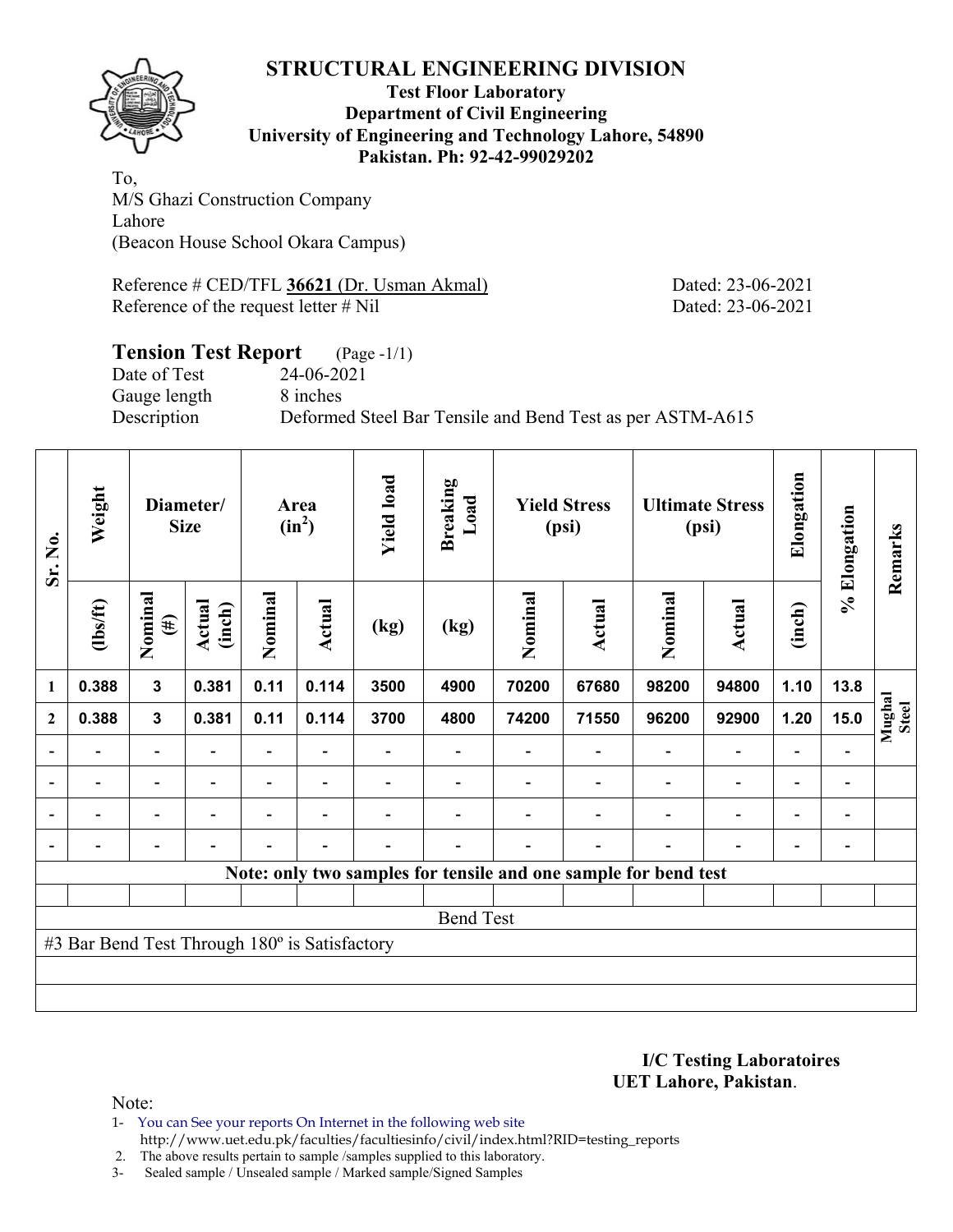

### **Test Floor Laboratory Department of Civil Engineering University of Engineering and Technology Lahore, 54890 Pakistan. Ph: 92-42-99029202**

To, Manager Civil Works The University of Lahore Lahore Business School (Westcon Construction Private Limited)

Reference # CED/TFL **36628** (Dr. Usman Akmal) Dated: 23-06-2021 Reference of the request letter # Nil Dated: 23-06-2021

# **Tension Test Report** (Page -1/1) Date of Test 24-06-2021 Gauge length 8 inches Description Deformed Steel Bar Tensile and Bend Test as per ASTM-A615

| Sr. No.                  | Weight<br>Diameter/<br><b>Size</b>            |                          |                          |                          | Area<br>$(in^2)$         | <b>Yield load</b> | <b>Breaking</b><br>Load                                         | <b>Yield Stress</b><br>(psi) |        | <b>Ultimate Stress</b><br>(psi) |                          | Elongation               | % Elongation             | Remarks |
|--------------------------|-----------------------------------------------|--------------------------|--------------------------|--------------------------|--------------------------|-------------------|-----------------------------------------------------------------|------------------------------|--------|---------------------------------|--------------------------|--------------------------|--------------------------|---------|
|                          | (1bs/ft)                                      | Nominal<br>$(\#)$        | <b>Actual</b><br>(inch)  | Nominal                  | Actual                   | (kg)              | (kg)                                                            | Nominal                      | Actual | Nominal                         | Actual                   | (inch)                   |                          |         |
| 1                        | 0.368                                         | 3                        | 0.371                    | 0.11                     | 0.108                    | 3800              | 5000                                                            | 76200                        | 77430  | 100200                          | 101900                   | 1.20                     | 15.0                     |         |
| $\mathbf{2}$             | 0.363                                         | $\mathbf{3}$             | 0.369                    | 0.11                     | 0.107                    | 3600              | 4700                                                            | 72200                        | 74320  | 94200                           | 97100                    | 1.00                     | 12.5                     |         |
|                          |                                               |                          | $\overline{\phantom{0}}$ | $\overline{\phantom{0}}$ |                          |                   |                                                                 |                              |        |                                 | $\overline{\phantom{0}}$ | $\overline{\phantom{0}}$ |                          |         |
| $\overline{\phantom{0}}$ |                                               |                          |                          | $\overline{\phantom{0}}$ |                          |                   |                                                                 |                              |        | $\overline{\phantom{0}}$        | $\overline{\phantom{0}}$ | $\overline{\phantom{0}}$ |                          |         |
| $\overline{\phantom{0}}$ |                                               | $\overline{\phantom{0}}$ |                          | $\overline{\phantom{0}}$ | $\overline{\phantom{0}}$ |                   |                                                                 |                              |        |                                 | $\overline{\phantom{0}}$ | $\overline{\phantom{0}}$ | $\overline{\phantom{0}}$ |         |
|                          |                                               |                          |                          |                          |                          |                   |                                                                 |                              |        |                                 |                          | $\overline{\phantom{0}}$ | -                        |         |
|                          |                                               |                          |                          |                          |                          |                   | Note: only two samples for tensile and one sample for bend test |                              |        |                                 |                          |                          |                          |         |
|                          |                                               |                          |                          |                          |                          |                   |                                                                 |                              |        |                                 |                          |                          |                          |         |
|                          |                                               |                          |                          |                          |                          |                   | <b>Bend Test</b>                                                |                              |        |                                 |                          |                          |                          |         |
|                          | #3 Bar Bend Test Through 180° is Satisfactory |                          |                          |                          |                          |                   |                                                                 |                              |        |                                 |                          |                          |                          |         |
|                          |                                               |                          |                          |                          |                          |                   |                                                                 |                              |        |                                 |                          |                          |                          |         |
|                          |                                               |                          |                          |                          |                          |                   |                                                                 |                              |        |                                 |                          |                          |                          |         |

**I/C Testing Laboratoires UET Lahore, Pakistan**.

- 1- You can See your reports On Internet in the following web site http://www.uet.edu.pk/faculties/facultiesinfo/civil/index.html?RID=testing\_reports
- 2. The above results pertain to sample /samples supplied to this laboratory.
- 3- Sealed sample / Unsealed sample / Marked sample/Signed Samples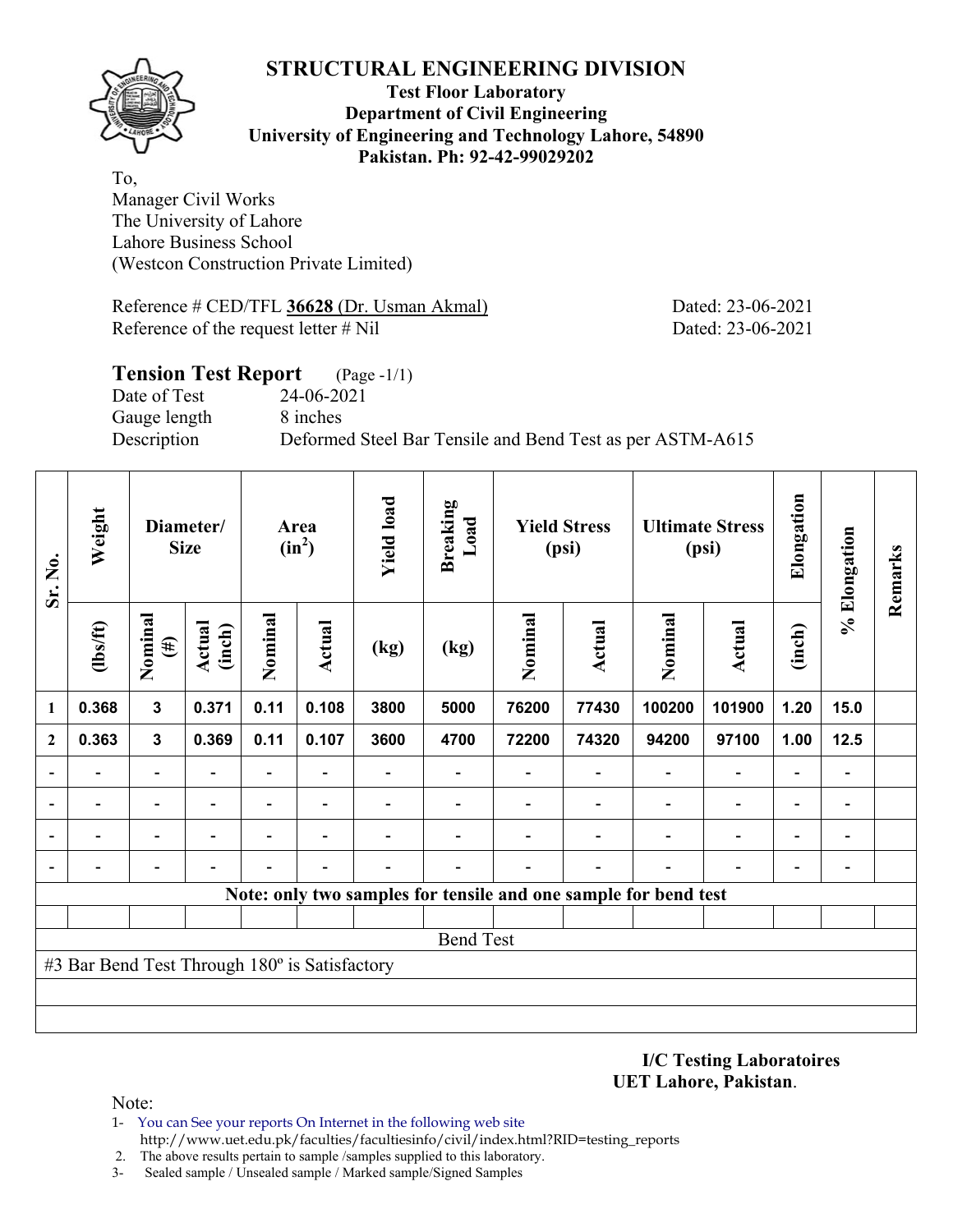

## **Test Floor Laboratory Department of Civil Engineering University of Engineering and Technology Lahore, 54890 Pakistan. Ph: 92-42-99029202**

To, M/S Imperium Hospitality (Pvt) Limited Gulberg II, Lahore

Reference # CED/TFL **36630** (Dr. Usman Akmal) Dated: 23-06-2021 Reference of the request letter # IHPL/Steel/092 Dated: 21-06-2021

# **Tension Test Report** (Page -1/2)

Date of Test 24-06-2021 Gauge length 8 inches

Description Deformed Steel Bar Tensile and Bend Test as per ASTM-A615

| Sr. No.          | Weight<br>Diameter/<br><b>Size</b>            |                          |                  | Area<br>$(in^2)$         | <b>Yield load</b><br><b>Breaking</b><br>Load |      | <b>Yield Stress</b><br>(psi) |         | <b>Ultimate Stress</b><br>(psi) |                                                                    | Elongation               | % Elongation             | Remarks                  |                  |
|------------------|-----------------------------------------------|--------------------------|------------------|--------------------------|----------------------------------------------|------|------------------------------|---------|---------------------------------|--------------------------------------------------------------------|--------------------------|--------------------------|--------------------------|------------------|
|                  | $\frac{2}{10}$                                | Nominal<br>$(\#)$        | Actual<br>(inch) | Nominal                  | Actual                                       | (kg) | (kg)                         | Nominal | Actual                          | Nominal                                                            | Actual                   | (inch)                   |                          |                  |
| $\mathbf{1}$     | 0.386                                         | $\mathbf{3}$             | 0.380            | 0.11                     | 0.113                                        | 3400 | 5200                         | 68200   | 66120                           | 104200                                                             | 101200                   | 1.10                     | 13.8                     |                  |
| $\boldsymbol{2}$ | 0.386                                         | $\mathbf{3}$             | 0.380            | 0.11                     | 0.113                                        | 3400 | 5200                         | 68200   | 66100                           | 104200                                                             | 101100                   | 1.20                     | 15.0                     | <b>PCS</b> Steel |
| 3                | 0.392                                         | $\overline{\mathbf{3}}$  | 0.383            | 0.11                     | 0.115                                        | 3400 | 5200                         | 68200   | 64990                           | 104200                                                             | 99400                    | 1.00                     | 12.5                     |                  |
| $\blacksquare$   |                                               | $\overline{\phantom{a}}$ |                  |                          |                                              |      |                              |         |                                 | $\overline{\phantom{a}}$                                           | $\blacksquare$           | $\overline{\phantom{0}}$ |                          |                  |
|                  | $\blacksquare$                                | Ξ.                       |                  | $\overline{\phantom{0}}$ | $\overline{\phantom{0}}$                     |      |                              |         |                                 | Ē,                                                                 | $\blacksquare$           | $\overline{\phantom{a}}$ | $\overline{\phantom{0}}$ |                  |
|                  |                                               | $\overline{\phantom{0}}$ |                  |                          | $\blacksquare$                               |      |                              |         | $\overline{\phantom{0}}$        |                                                                    | $\overline{\phantom{0}}$ | $\overline{\phantom{a}}$ |                          |                  |
|                  |                                               |                          |                  |                          |                                              |      |                              |         |                                 | Note: only three samples for tensile and two samples for bend test |                          |                          |                          |                  |
|                  |                                               |                          |                  |                          |                                              |      |                              |         |                                 |                                                                    |                          |                          |                          |                  |
|                  |                                               |                          |                  |                          |                                              |      | <b>Bend Test</b>             |         |                                 |                                                                    |                          |                          |                          |                  |
|                  | #3 Bar Bend Test Through 180° is Satisfactory |                          |                  |                          |                                              |      |                              |         |                                 |                                                                    |                          |                          |                          |                  |
|                  | #3 Bar Bend Test Through 180° is Satisfactory |                          |                  |                          |                                              |      |                              |         |                                 |                                                                    |                          |                          |                          |                  |
|                  |                                               |                          |                  |                          |                                              |      |                              |         |                                 |                                                                    |                          |                          |                          |                  |

Witness by Ali Hanain Khan (Jr. Engr. Kingcrete) & M. Ali (Co. Engr. TCPL)

**I/C Testing Laboratoires UET Lahore, Pakistan**.

Note:

1- You can See your reports On Internet in the following web site http://www.uet.edu.pk/faculties/facultiesinfo/civil/index.html?RID=testing\_reports

2. The above results pertain to sample /samples supplied to this laboratory.

3- Sealed sample / Unsealed sample / Marked sample/Signed Samples